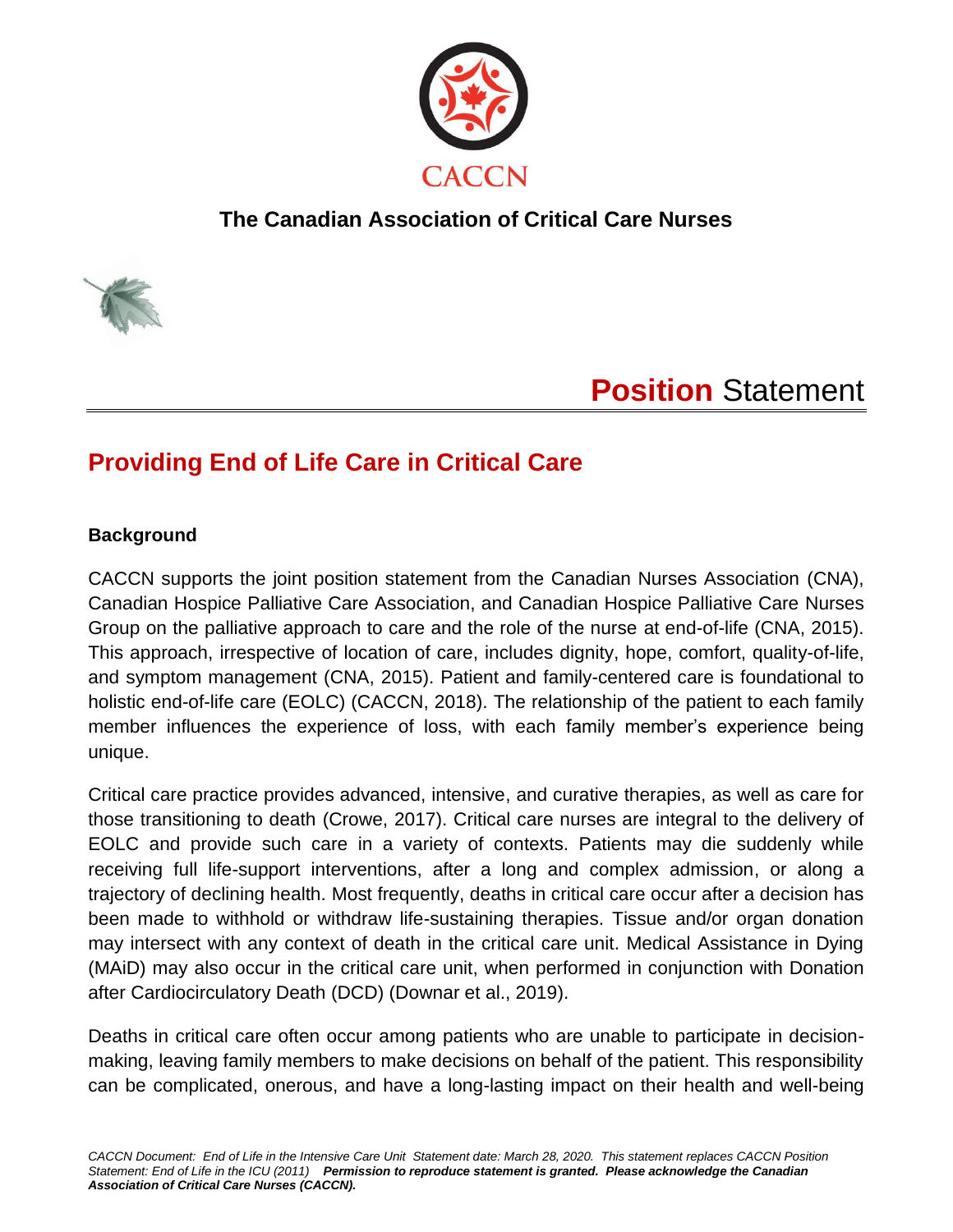(Davidson et al., 2012). Uncertainty over the patient's wishes can add to the difficulty for surrogate decision-makers and healthcare providers. When family members do not have an opportunity to say their goodbyes or to address "unfinished business", the loss can be even more agonizing (Yamashita et al., 2017). Less frequently, patients who die in critical care may be able to participate in the decision to withdraw life-support or may actively choose MAiD. While the planned death of a patient who is conscious and aware may create conflict among family members, the opportunity to say good-bye may provide some comfort to family members following their loss (Goldberg et al., 2019).

It is recognized that through the nature of critical care nurses' work, including EOLC, the demands of ethical decision making, and engagement in patient and family suffering, they are at risk for a myriad of negative sequelae. The sequelae include compassion fatigue / secondary traumatic stress and burnout syndrome (van Mol et al., 2015). As critical care nurses are actively engaged and often emotionally connected to patients and families during EOLC, we must recognize the demands of this work, and support personal and organizational strategies to protect well-being (van Mol et al., 2015).

#### **CACCN Position**

CACCN endorses that the following factors are essential for critical care nursing practice in EOLOC:

- 1. High quality EOLC is the standard for all patients and families regardless of age, illness trajectory, or clinical scenario.
- 2. EOLC in critical care incorporates the principles of palliative care including dignity, hope, comfort, quality of life, and symptom management. Patient and family-centered care is foundational to high quality care and should be incorporated throughout all aspects of patient care, including EOLOC as needed.
- 3. Critical care nursing curricula must include the principles of patient and family centered-care, end of life care, and palliative approach to care.
- 4. High quality EOLC is dependent on the leadership of researchers, educators and clinicians, to ensure nurses have the appropriate knowledge and resources.
- 5. The health and well-being of critical care nurses and the interdisciplinary team is essential to the provision of high quality EOLC. As such, we recognize the importance of both personal and organizational strategies to support the well-being of the team.

*Approved by the CACCN Board of Directors March 28, 2020*